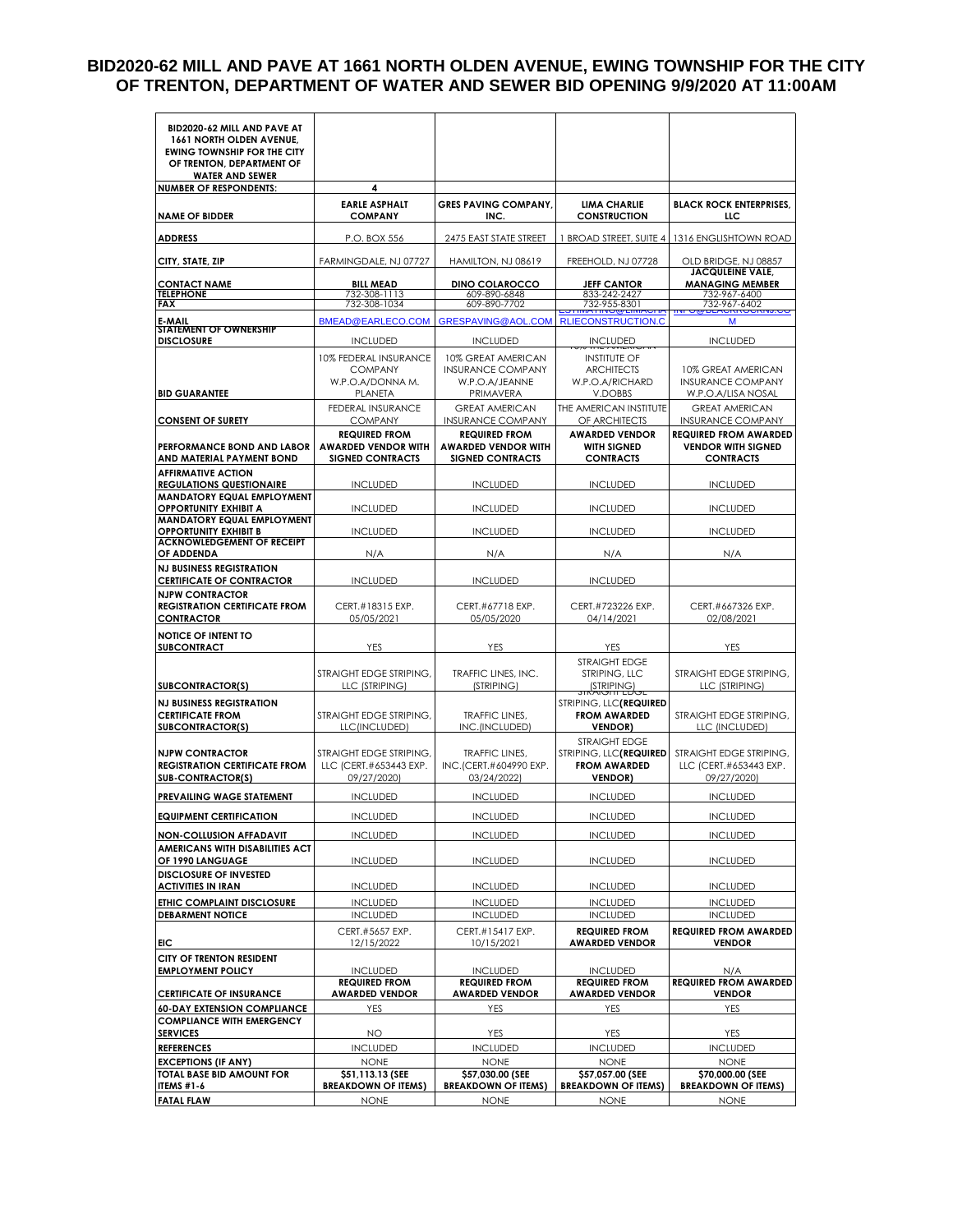

# **City of Trenton Department of Water and Sewer**

**Road Restoration Bid Proposal** 

1681 N. Olden Ave., Ewing Township

|             |       |              |                                                                                                                                                            | Unit         | <b>Total</b> |
|-------------|-------|--------------|------------------------------------------------------------------------------------------------------------------------------------------------------------|--------------|--------------|
| <b>Item</b> | Qtv.  | <b>Units</b> | Description                                                                                                                                                | Price        | Price        |
|             | 2,000 | SY           | Mill 2" of existing roadway and Burger King entrance, and dispose<br>of all debris off site                                                                | \$8.30       | \$16,600.00  |
| 2           | 2,000 | SY           | Install 2" of Superpave (HMA9.5M64) in roadway and Burger<br>King entrance                                                                                 | \$14.65      | \$29,300.00  |
| 3           | 126   | LF           | Install striping, Epoxy white line 4" wide by 9' long, total 14<br>(fourteen) sections                                                                     | \$3.00       | \$378.00     |
| 4           | 140   | LF           | Install 14 (fourteen) Epoxy yellow traffic lane lines. Each<br>traffic lane line is 10 L.F. (All in Southbound Lane)                                       | \$3.00       | \$420.00     |
| 5           | 540   | LF           | Install Center Lane Yellow Traffic Lines (270 L. F.<br>on both North Bound and South Bound of Center Lane)                                                 | \$3.00       | \$1,620.00   |
| 6           | 1     | EA           | Provide Traffic Control, Signs, Cones and Detour Plan.<br>Plan must be submitted to M.C.D.O.T., TWW<br>and Ewing Township for approval. (including Police) | \$2,795.13   | \$2,795.13   |
|             |       |              |                                                                                                                                                            | <b>TOTAL</b> | \$51, 113.13 |

NOTE: The quantities shown are approximate only and based on the concurrent judgement of the TWW and the jurisdiction having authority. The contractor shall review all submitted information and the area in where work is to be performed before preparing the bid. The extent of sub-base damage, removal and disposal of debris cannot be accurately determined until the actual excavation begins. An assumption of 2" Milling has been used for estimating purpose.

| Respectfully submitted: | Earle Asphalt Company |                   |
|-------------------------|-----------------------|-------------------|
|                         | Company)              |                   |
|                         |                       | September 9, 2020 |
|                         |                       | Jate)             |

Person to Contact (Type or Print): Brian M. Cooper, PE, Manager of Engineering

Telephone Number: (732) 308-1113

24 hour On-Call Emergency #: (732) 904-0560 Bill Mead Cell

Contractor is responsible for NJ one call mark-outs ahead of starting work on site.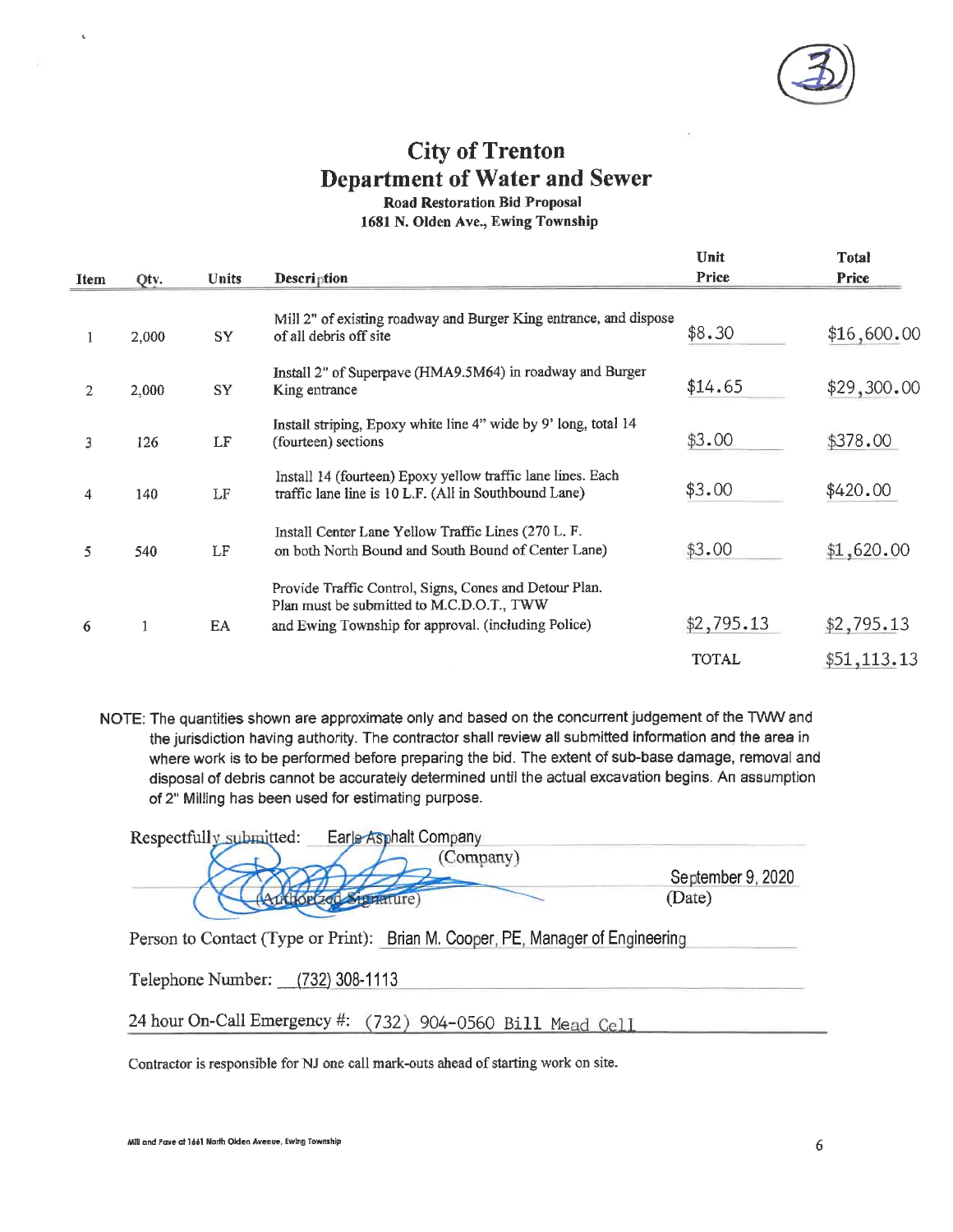$\bar{u}$ 

#### (MANDATORY IF APPLICABLE)

| <b>NAME</b>      |                                                                                                                                                                                                                                                                                                                                                                    |
|------------------|--------------------------------------------------------------------------------------------------------------------------------------------------------------------------------------------------------------------------------------------------------------------------------------------------------------------------------------------------------------------|
| ADDRESS          | 201 Wilton Avenue<br><u> De la construcción de la construcción de la construcción de la construcción de la construcción de la construcción de la construcción de la construcción de la construcción de la construcción de la construcción de la const</u>                                                                                                          |
| CITY, STATE, ZIP |                                                                                                                                                                                                                                                                                                                                                                    |
| TELEPHONE:       | $(732)$ 302-3001                                                                                                                                                                                                                                                                                                                                                   |
| FAX NO.          | $(732)$ 469-4812                                                                                                                                                                                                                                                                                                                                                   |
| <b>TRADE</b>     | Striping and the strip of the strip of the strip of the strip of the strip of the strip of the strip of the str                                                                                                                                                                                                                                                    |
| LICENSE NO.      | N/A                                                                                                                                                                                                                                                                                                                                                                |
|                  |                                                                                                                                                                                                                                                                                                                                                                    |
| <b>NAME</b>      | <u> 1980 - Antonio Alemania, politikar politikar (h. 1980)</u>                                                                                                                                                                                                                                                                                                     |
|                  |                                                                                                                                                                                                                                                                                                                                                                    |
|                  | CITY, STATE, ZIP <u>And the contract of the contract of the contract of the contract of the contract of the contract of the contract of the contract of the contract of the contract of the contract of the contract of the cont</u>                                                                                                                               |
|                  |                                                                                                                                                                                                                                                                                                                                                                    |
|                  |                                                                                                                                                                                                                                                                                                                                                                    |
|                  |                                                                                                                                                                                                                                                                                                                                                                    |
|                  | $\begin{picture}(180,10) \put(0,0){\vector(1,0){100}} \put(10,0){\vector(1,0){100}} \put(10,0){\vector(1,0){100}} \put(10,0){\vector(1,0){100}} \put(10,0){\vector(1,0){100}} \put(10,0){\vector(1,0){100}} \put(10,0){\vector(1,0){100}} \put(10,0){\vector(1,0){100}} \put(10,0){\vector(1,0){100}} \put(10,0){\vector(1,0){100}} \put(10,0){\vector(1,0){100}}$ |
|                  |                                                                                                                                                                                                                                                                                                                                                                    |
| <b>NAME</b>      |                                                                                                                                                                                                                                                                                                                                                                    |
|                  |                                                                                                                                                                                                                                                                                                                                                                    |
|                  | CITY, STATE, ZIP                                                                                                                                                                                                                                                                                                                                                   |
|                  |                                                                                                                                                                                                                                                                                                                                                                    |
|                  |                                                                                                                                                                                                                                                                                                                                                                    |
| <b>TRADE</b>     | <u> 1989 - Andrej Bernstein, mars et al. 1989 - Andrej Bernstein, mars et al. 1989 - Andrej Bernstein, mars et a</u>                                                                                                                                                                                                                                               |
|                  | LICENSE NO.                                                                                                                                                                                                                                                                                                                                                        |
|                  |                                                                                                                                                                                                                                                                                                                                                                    |
| <b>NAME</b>      | <u> 1989 - Jan Bernard Bernard, mensental personal eta propinsioa</u>                                                                                                                                                                                                                                                                                              |
|                  |                                                                                                                                                                                                                                                                                                                                                                    |
|                  |                                                                                                                                                                                                                                                                                                                                                                    |
|                  |                                                                                                                                                                                                                                                                                                                                                                    |
|                  |                                                                                                                                                                                                                                                                                                                                                                    |
|                  |                                                                                                                                                                                                                                                                                                                                                                    |
|                  | LICENSE NO.                                                                                                                                                                                                                                                                                                                                                        |
|                  |                                                                                                                                                                                                                                                                                                                                                                    |
| <b>NAME</b>      |                                                                                                                                                                                                                                                                                                                                                                    |
| ADDRESS          |                                                                                                                                                                                                                                                                                                                                                                    |
|                  |                                                                                                                                                                                                                                                                                                                                                                    |
|                  |                                                                                                                                                                                                                                                                                                                                                                    |
|                  |                                                                                                                                                                                                                                                                                                                                                                    |
| <b>TRADE</b>     |                                                                                                                                                                                                                                                                                                                                                                    |
| LICENSE NO.      |                                                                                                                                                                                                                                                                                                                                                                    |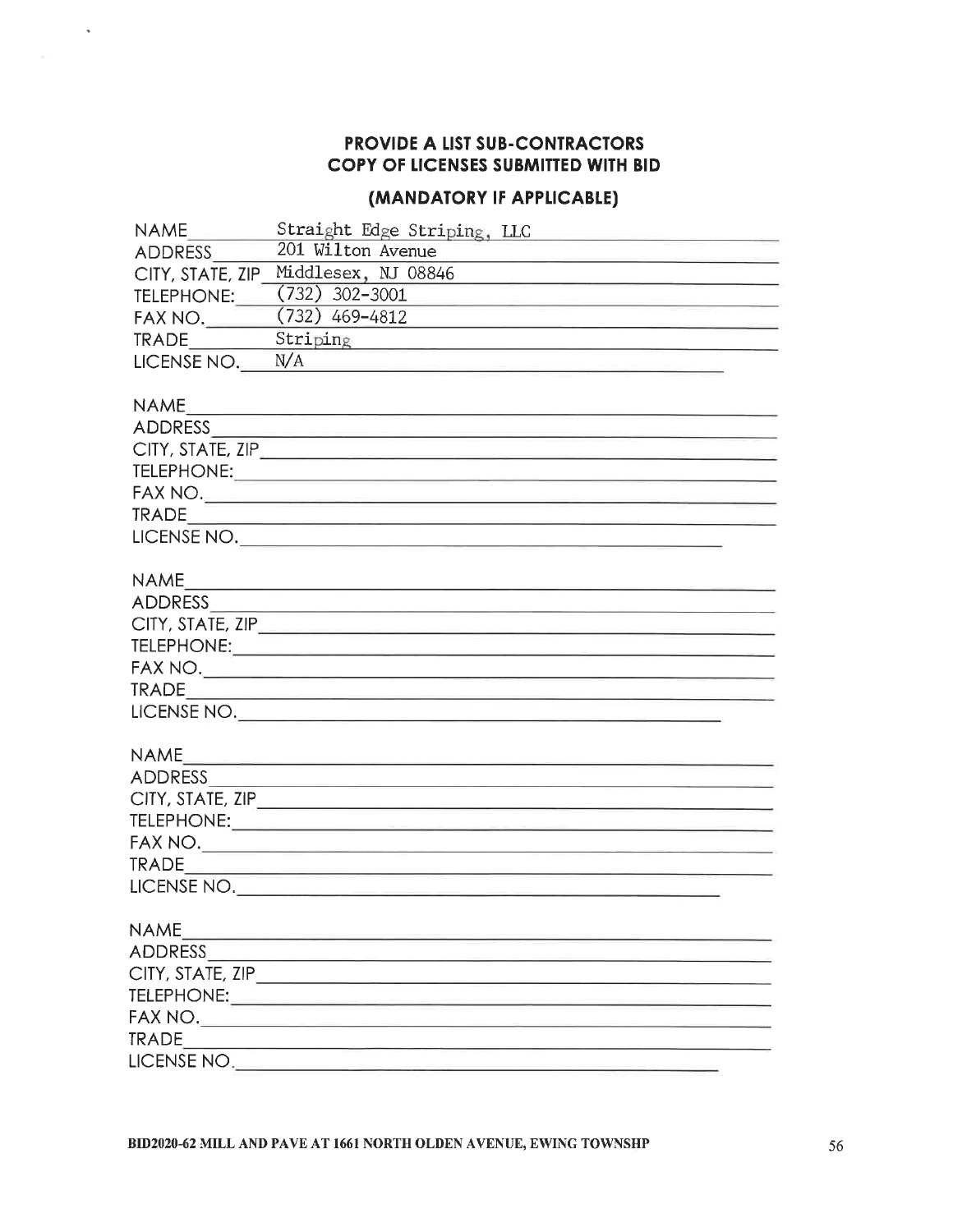# **City of Trenton Department of Water and Sewer**

#### **Road Restoration Bid Proposal**

1681 N. Olden Ave., Ewing Township

|                |       |              |                                                                                                                                                            | Unit                     | <b>Total</b> |
|----------------|-------|--------------|------------------------------------------------------------------------------------------------------------------------------------------------------------|--------------------------|--------------|
| <b>Item</b>    | Qty.  | <b>Units</b> | <b>Description</b>                                                                                                                                         | Price                    | <b>Price</b> |
|                | 2,000 | SY           | Mill 2" of existing roadway and Burger King entrance, and dispose $\mathfrak g$<br>of all debris off site                                                  |                          |              |
| $\overline{2}$ | 2,000 | <b>SY</b>    | Install 2" of Superpave (HMA9.5M64) in roadway and Burger<br>King entrance                                                                                 | B                        | \$30,000     |
| 3              | 126   | LF           | Install striping, Epoxy white line 4" wide by 9' long, total 14<br>(fourteen) sections                                                                     |                          | 81030        |
| 4              | 140   | LF           | Install 14 (fourteen) Epoxy yellow traffic lane lines. Each<br>traffic lane line is 10 L.F. (All in Southbound Lane)                                       | 5.                       |              |
| 5              | 540   | LF           | Install Center Lane Yellow Traffic Lines (270 L. F.<br>on both North Bound and South Bound of Center Lane)                                                 |                          |              |
| 6              |       | EA           | Provide Traffic Control, Signs, Cones and Detour Plan.<br>Plan must be submitted to M.C.D.O.T., TWW<br>and Ewing Township for approval. (including Police) | \$3.000.<br><b>TOTAL</b> | $\upbeta$ 5  |
|                |       |              |                                                                                                                                                            |                          |              |

NOTE: The quantities shown are approximate only and based on the concurrent judgement of the TWW and the jurisdiction having authority. The contractor shall review all submitted information and the area in where work is to be performed before preparing the bid. The extent of sub-base damage, removal and disposal of debris cannot be accurately determined until the actual excavation begins. An assumption of 2" Milling has been used for estimating purpose.

| Respectfully submitted:            |        |
|------------------------------------|--------|
| (Company)                          |        |
| (Authorized Signature)             | (Date) |
| Person to Contact (Type or Print): |        |
| $516 -$<br>Telephone Number:       |        |
| 24 hour On-Call Emergency #:       |        |

Contractor is responsible for NJ one call mark-outs ahead of starting work on site.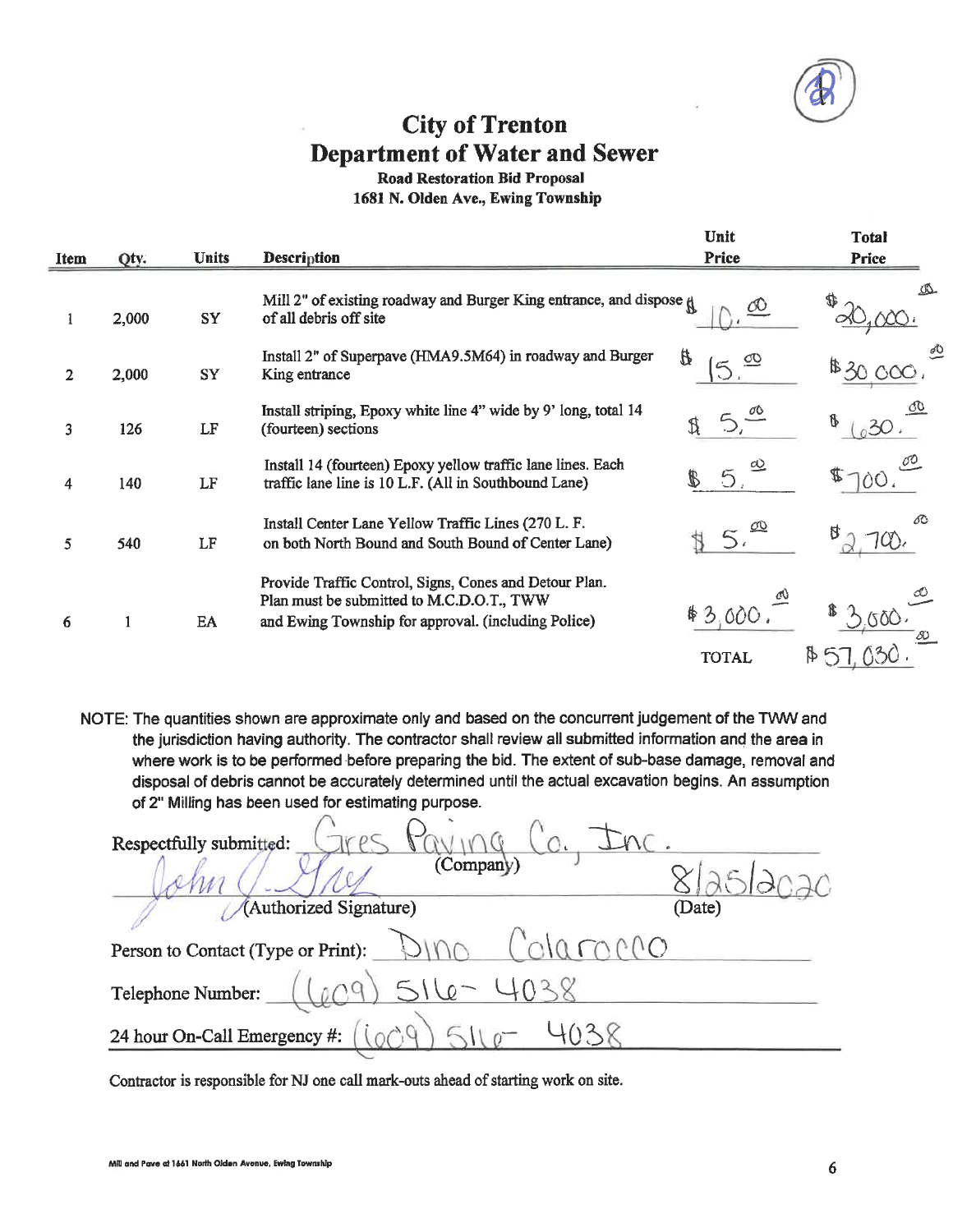#### (MANDATORY IF APPLICABLE)

| Iraffir<br>Lines, Inc.<br><b>NAME</b><br>ADDRESS<br>Ashuru<br>$\mathcal{R}$ d.                                 |
|----------------------------------------------------------------------------------------------------------------|
| $armnq$ date, $N.T. 07727$<br>CITY, STATE, ZIP                                                                 |
| 31<br><b>TELEPHONE: 732</b><br>O(                                                                              |
| FAX NO. $732 - 919 - 3101$                                                                                     |
| $TRADE$ $S+10109$                                                                                              |
| LICENSE NO. 0                                                                                                  |
|                                                                                                                |
| <b>NAME</b>                                                                                                    |
| <u> 1989 - Johann Stein, markin fyrir yr Amerikaansk ferhandste ferhandli</u>                                  |
|                                                                                                                |
|                                                                                                                |
|                                                                                                                |
|                                                                                                                |
|                                                                                                                |
|                                                                                                                |
| <b>NAME</b><br><u> 1980 - Antonio Alemania, presidente de la conte</u>                                         |
| ADDRESS AND RESERVE AND RESERVE AND RESERVE AND RESERVE AND RESERVE AND RESERVE AND RESERVE AND RESERVE AND RE |
|                                                                                                                |
|                                                                                                                |
|                                                                                                                |
|                                                                                                                |
| LICENSE NO.                                                                                                    |
|                                                                                                                |
| <b>NAME</b>                                                                                                    |
|                                                                                                                |
|                                                                                                                |
|                                                                                                                |
|                                                                                                                |
| <b>TRADE</b>                                                                                                   |
| LICENSE NO.                                                                                                    |
|                                                                                                                |
| <b>NAME</b>                                                                                                    |
|                                                                                                                |
|                                                                                                                |
|                                                                                                                |
|                                                                                                                |
|                                                                                                                |
| LICENSE NO.                                                                                                    |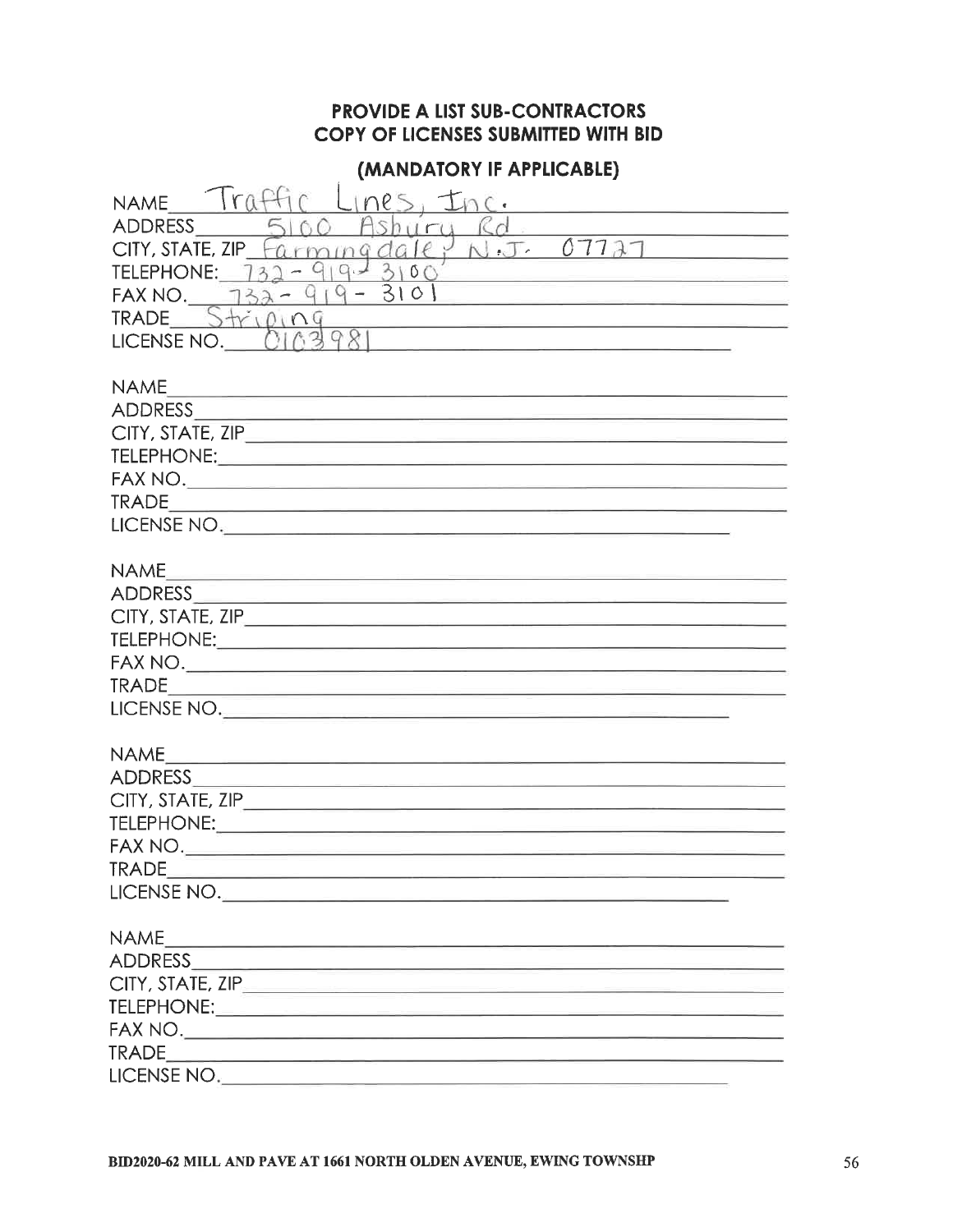

### **City of Trenton Department of Water and Sewer Road Restoration Bid Proposal**

1681 N. Olden Ave., Ewing Township

|                |       |              |                                                                                                                                                            | Unit                     | <b>Total</b>         |
|----------------|-------|--------------|------------------------------------------------------------------------------------------------------------------------------------------------------------|--------------------------|----------------------|
| Item           | Qty.  | <b>Units</b> | <b>Description</b>                                                                                                                                         | Price                    | Price                |
| 1              | 2,000 | <b>SY</b>    | Mill 2" of existing roadway and Burger King entrance, and dispose<br>of all debris off site                                                                | 5.50                     | <u>11.000.00</u>     |
| $\overline{2}$ | 2,000 | SY           | Install 2" of Superpave (HMA9.5M64) in roadway and Burger<br>King entrance                                                                                 | 17.50                    | 35,000,00            |
| 3              | 126   | LF           | Install striping, Epoxy white line 4" wide by 9' long, total 14<br>(fourteen) sections                                                                     | 2.50                     | 315.00               |
| 4              | 140   | LF           | Install 14 (fourteen) Epoxy yellow traffic lane lines. Each<br>traffic lane line is 10 L.F. (All in Southbound Lane)                                       | 2.50                     | 350.00               |
| 5              | 540   | LF           | Install Center Lane Yellow Traffic Lines (270 L. F.<br>on both North Bound and South Bound of Center Lane)                                                 | 2.50                     | 1,350.00             |
| 6              | 1     | EA           | Provide Traffic Control, Signs, Cones and Detour Plan.<br>Plan must be submitted to M.C.D.O.T., TWW<br>and Ewing Township for approval. (including Police) | 9.042.00<br><b>TOTAL</b> | 9042.00<br>57,057,00 |

NOTE: The quantities shown are approximate only and based on the concurrent judgement of the TWW and the jurisdiction having authority. The contractor shall review all submitted information and the area in where work is to be performed before preparing the bid. The extent of sub-base damage, removal and disposal of debris cannot be accurately determined until the actual excavation begins. An assumption of 2" Milling has been used for estimating purpose.

| Respectfully submitted: Linga Charlie Construction |                                 |  |  |  |
|----------------------------------------------------|---------------------------------|--|--|--|
| (Company)                                          |                                 |  |  |  |
| (Authorized Signature)                             | $\frac{1}{20}$ ( $\frac{4}{20}$ |  |  |  |
| Person to Contact (Type or Print): Jeff Cantor     |                                 |  |  |  |
| Telephone Number: (833) 242 2427                   |                                 |  |  |  |
| 24 hour On-Call Emergency #: (833) 242 2427        |                                 |  |  |  |

Contractor is responsible for NJ one call mark-outs ahead of starting work on site.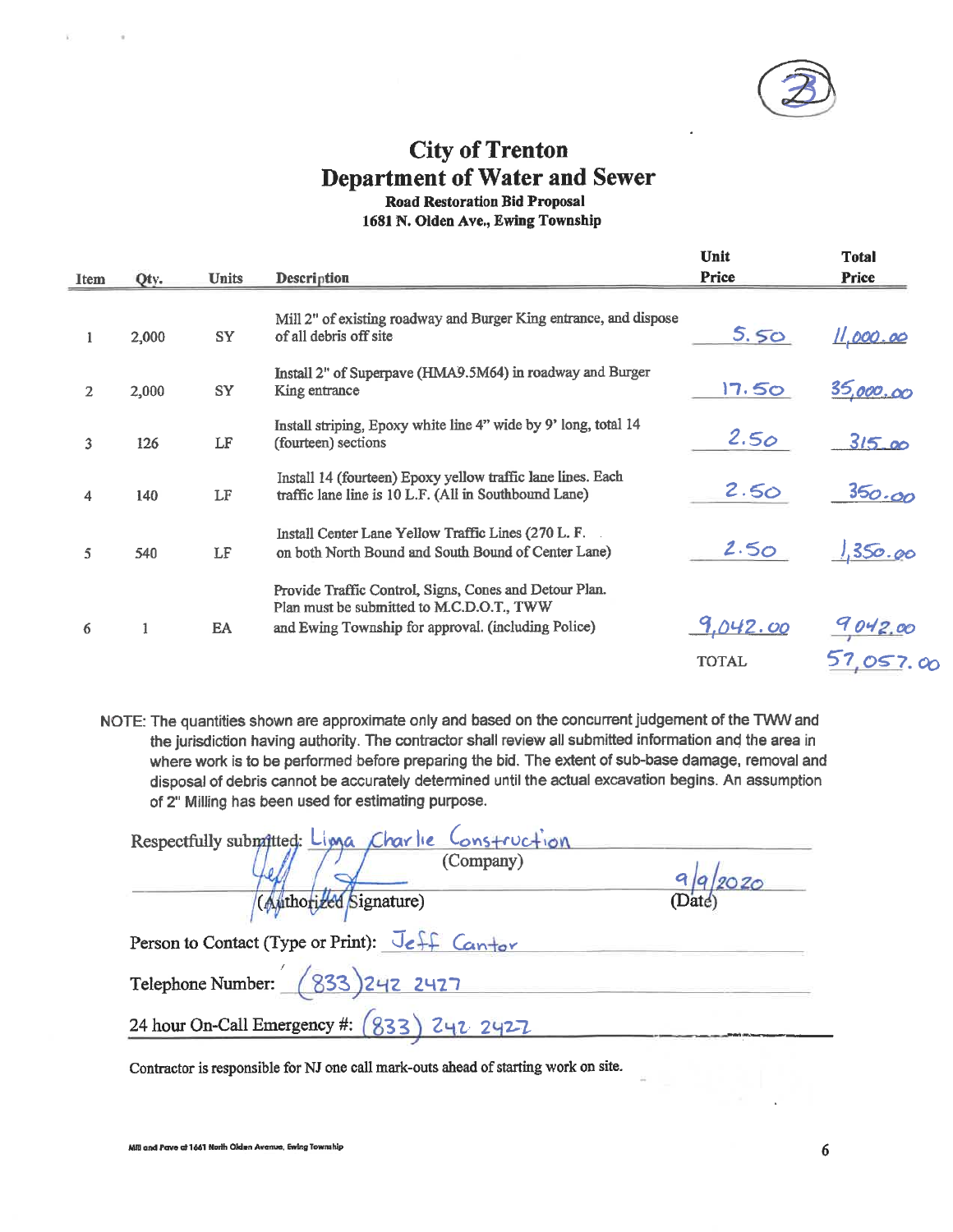¥

#### (MANDATORY IF APPLICABLE)

| NAME Straight Edge Striping                                                                                                               |
|-------------------------------------------------------------------------------------------------------------------------------------------|
| <b>ADDRESS</b><br>201                                                                                                                     |
| CITY, STATE, ZIP middlesex, NJ 08846                                                                                                      |
| TELEPHONE: 732 302 3001                                                                                                                   |
| FAX NO.                                                                                                                                   |
| TRADE Striping<br><u> 1989 - Johann Stein, fransk politik en og senere og en og s</u>                                                     |
| LICENSE NO.<br>the contract of the contract of the contract of the contract of the contract of                                            |
| <b>NAME</b><br><del>n le mar composto de la provincia</del>                                                                               |
|                                                                                                                                           |
|                                                                                                                                           |
|                                                                                                                                           |
|                                                                                                                                           |
| <b>TRADE</b><br><u> 1989 - Antonio Alemania, amerikan personal (h. 1989).</u><br>1980 - Antonio Alemania, president espainiar (h. 1980).  |
|                                                                                                                                           |
| <b>NAME</b>                                                                                                                               |
|                                                                                                                                           |
|                                                                                                                                           |
|                                                                                                                                           |
|                                                                                                                                           |
| <b>TRADE</b><br><u> 1989 - Johann Harry Maria Barbara, martxa a shekara 1980 - Ang tsayin a shekara 1980 - Ang tsayin a shekara 1</u>     |
| LICENSE NO.                                                                                                                               |
|                                                                                                                                           |
|                                                                                                                                           |
|                                                                                                                                           |
|                                                                                                                                           |
|                                                                                                                                           |
|                                                                                                                                           |
| <b>TRADE</b><br><u> De la componenta de la componenta de la componenta de la componenta de la componenta de la componenta de la compo</u> |
| LICENSE NO.                                                                                                                               |
| <b>NAME</b>                                                                                                                               |
| <b>ADDRESS</b>                                                                                                                            |
|                                                                                                                                           |
|                                                                                                                                           |
|                                                                                                                                           |
| <b>TRADE</b><br>the control of the control of the control of the control of the control of                                                |
| LICENSE NO.                                                                                                                               |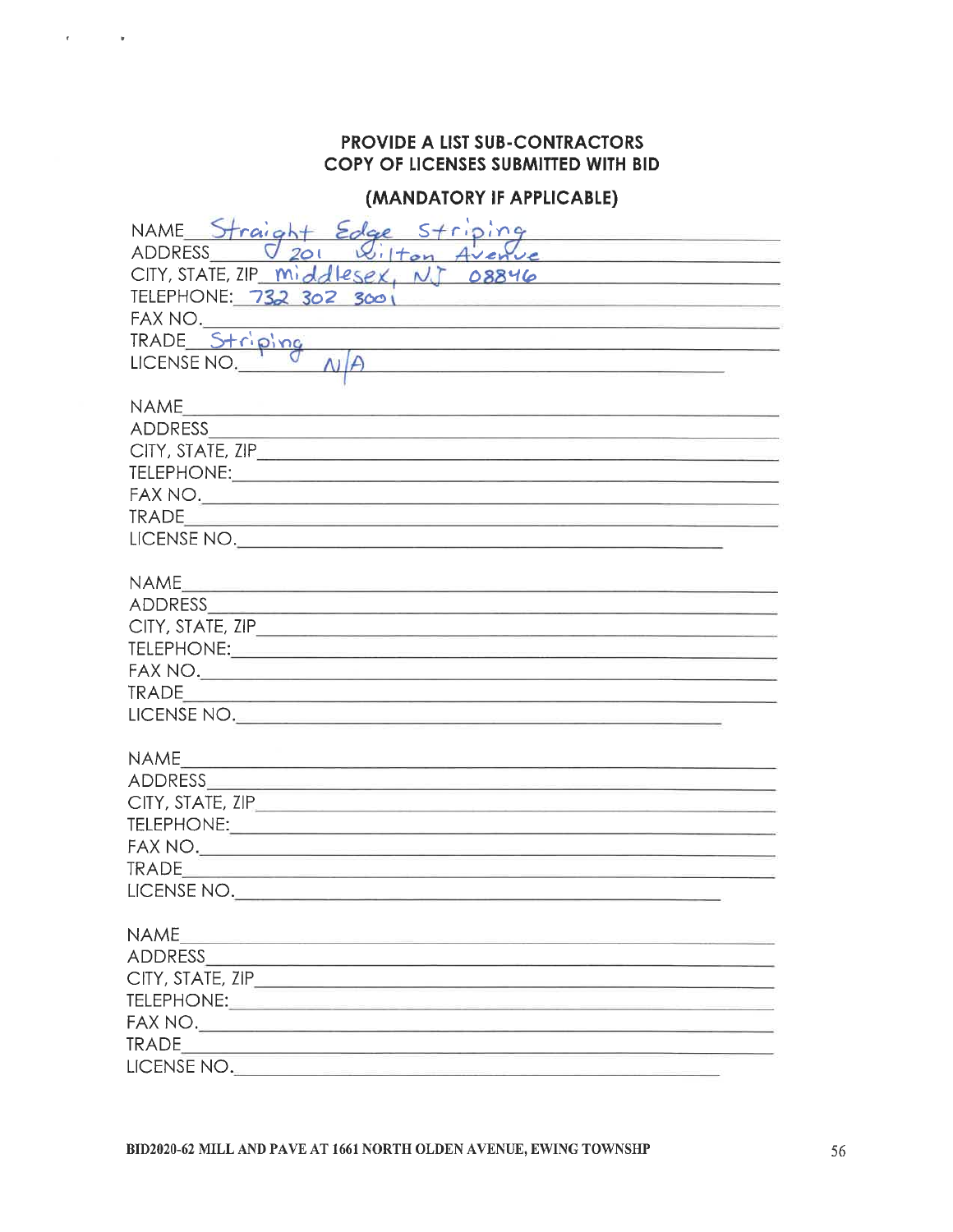

# **City of Trenton Department of Water and Sewer**

**Road Restoration Bid Proposal** 

1681 N. Olden Ave., Ewing Township

|             |       |              |                                                                                                                                                            | Unit          | <b>Total</b>          |
|-------------|-------|--------------|------------------------------------------------------------------------------------------------------------------------------------------------------------|---------------|-----------------------|
| <b>Item</b> | Qtv.  | <b>Units</b> | Description                                                                                                                                                | Price         | <b>Price</b>          |
|             | 2,000 | <b>SY</b>    | Mill 2" of existing roadway and Burger King entrance, and dispose<br>of all debris off site                                                                | <b>お 0.00</b> | \$20                  |
| 2           | 2,000 | SY           | Install 2" of Superpave (HMA9.5M64) in roadway and Burger<br>King entrance                                                                                 | 20.00         | 40,000,000            |
| 3           | 126   | LF           | Install striping, Epoxy white line 4" wide by 9' long, total 14<br>(fourteen) sections                                                                     | 4.3.00        | 828.00                |
| 4           | 140   | LF           | Install 14 (fourteen) Epoxy yellow traffic lane lines. Each<br>traffic lane line is 10 L.F. (All in Southbound Lane)                                       |               | 420.00                |
| 5           | 540   | LF           | Install Center Lane Yellow Traffic Lines (270 L. F.<br>on both North Bound and South Bound of Center Lane)                                                 | 83.00         | 1,620.00              |
| 6           |       | EA           | Provide Traffic Control, Signs, Cones and Detour Plan.<br>Plan must be submitted to M.C.D.O.T., TWW<br>and Ewing Township for approval. (including Police) |               | 87,58200              |
|             |       |              |                                                                                                                                                            | <b>TOTAL</b>  | <u> 弁 70,000 +</u> 00 |

Seventy Thousand Dollars and Zero Cents.

NOTE: The quantities shown are approximate only and based on the concurrent judgement of the TWW and the jurisdiction having authority. The contractor shall review all submitted information and the area in where work is to be performed before preparing the bid. The extent of sub-base damage, removal and disposal of debris cannot be accurately determined until the actual excavation begins. An assumption of 2" Milling has been used for estimating purpose.

| Respectfully submitted:                                                                                | <b>Black Rock Enterprises, LLC</b>                          |                             |
|--------------------------------------------------------------------------------------------------------|-------------------------------------------------------------|-----------------------------|
|                                                                                                        | equeline Vale (Company)                                     |                             |
| (Authorized Signature)                                                                                 |                                                             | (Date)                      |
| Person to Contact (Type or Print): $\bigcup_{\mathcal{A}} \bigcap_{\mathcal{A}} \bigcap_{\mathcal{A}}$ |                                                             | uline Vale, Managing Member |
| Telephone Number: $\overline{722} - 9$                                                                 |                                                             |                             |
|                                                                                                        | 24 hour On-Call Emergency #: $\sqrt{3}$ $2 - 96$ $\sqrt{0}$ |                             |

Contractor is responsible for NJ one call mark-outs ahead of starting work on site.

- 197